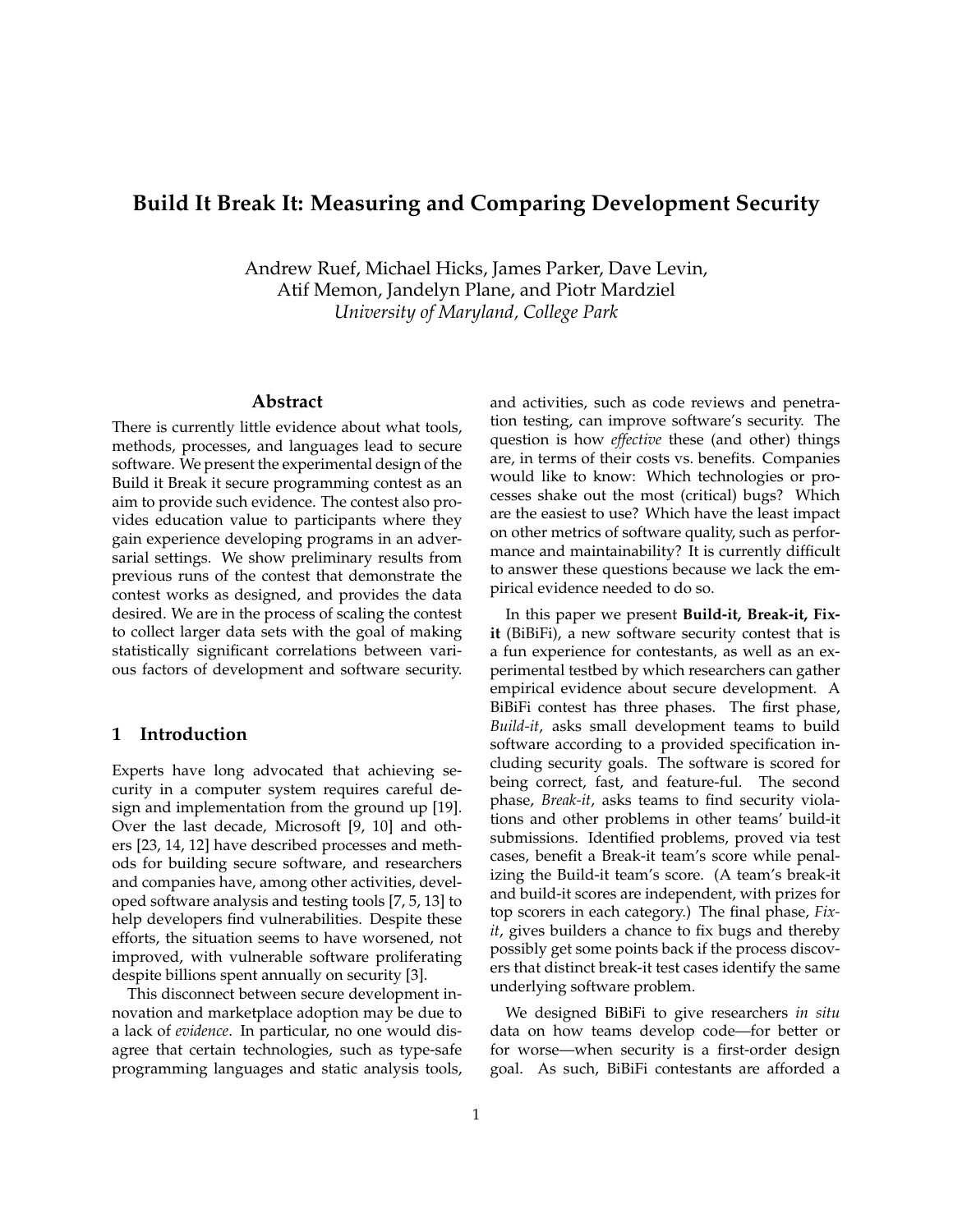significant amount of freedom. Build-it teams can choose to build their software using whatever programming language(s), libraries, tools, or processes they want, and likewise Break-it teams can hunt for vulnerabilities as they like, using manual code reviews, analysis or testing tools, reverse engineering, and so on. During the contest, we collect data on each team's activities. For example, we keep track of commit logs, testing outcomes, and interactions with the contest site. Prior to and after the contest, we survey the participants to record their background, mindset, choices, and activities.

By correlating *how* teams worked with *how well* they performed in the competition, researchers can learn about what practices do and do not work. Treating the contest as a scientific experiment, the contest problem is the control, the final score is the dependent variable, and the various choices made by each team, which we observe, are the independent variables. To permit repeatable, statistically significant results, we have designed BiBiFi and implemented its infrastructure to scale to multiple competitions with thousands of competitors.

Our hope is to use BiBiFi—and for other researchers to apply it, as well—to empirically learn what factors most strongly influence security outcomes: Does better security correlate with: the choice of programming language? the use of development or analysis tools? the use of code reviews? participants' background (e.g., certification) and education (e.g., particular majors or courses)? the choice of a particular build process, or perhaps merely the size of the team itself? As educators, we are particularly interested in applying answers to questions like these to better prepare students to write responsible, secure code.

This paper makes two main contributions. First, it describes the design of BiBiFi (Section 2) and the contest infrastructure (Section 3), focusing on how both aim to ensure that high scores in the contest correlate with meaningful, real-world outcomes.

Second, it describes our first run of the contest, held during the Fall of 2014 (Section 4). We describe the contest problem, the rationale for its design, and details of how the contest proceeded and concluded. While participation in this contest was modest, and thus we cannot view the data we gathered as significant, the outcomes were interesting, and taught us important lessons that can be applied to future runs.

To the best of our knowledge, BiBiFi is the first

public, large-scale contest whose focus is on *building secure systems*. Our contest takes inspiration from popular capture-the-flag (CTF) cybersecurity contests [15, 6, 17] and from programming contests [21, 2, 11], but is unique in that it combines ideas from both in a novel way. Although no contest can truly capture the many difficulties of professional development, we hope it will provide some general insight nevertheless, and thus provide some sorely needed evidence about what works for building secure software.

## **2 Build-it, Break-it, Fix-it: Design**

This section summarizes the BiBiFi contest goals and how the contest's design satisfies those goals.

## **2.1 Goals, incentives, and disincentives**

Our most basic goals are that the winners of the Build-it phase truly produced the highest quality software, and that the winners of the Break-it phase performed the most thorough, creative analysis of others' code. We break down these high-level goals into a set of 12 concrete requirements that guide our design.

The winning Build-it team would ideally develop software that is (1) **correct**, (2) **secure**, (3) **efficient**, and (4) **maintainable**. While the quality of primary interest to our contest is security, the other aspects of quality cannot be ignored. It is easy to produce secure software that is incorrect (have it do nothing!). Ignoring performance is also unreasonable, as performance concerns are often cited as reasons not to deploy defense mechanisms [1, 22]. Maintainability is also important—spaghetti code might be harder for attackers to reverse engineer, but it would also be harder for engineers to maintain. So we would like to encourage build-it teams to focus on all four aspects of quality.

The winning Break-it team would ideally (5) **find as many defects as possible** in the submitted software, thus giving greater confidence to our assessment that a particular contestant's software is more secure than another's. To maximize coverage, each break-it team should have incentive to (6) **look carefully at multiple submissions**, rather than target a few submissions. Moreover, teams should be given incentive to, in some cases, (7) **explore code in depth**, to find tricky defects and not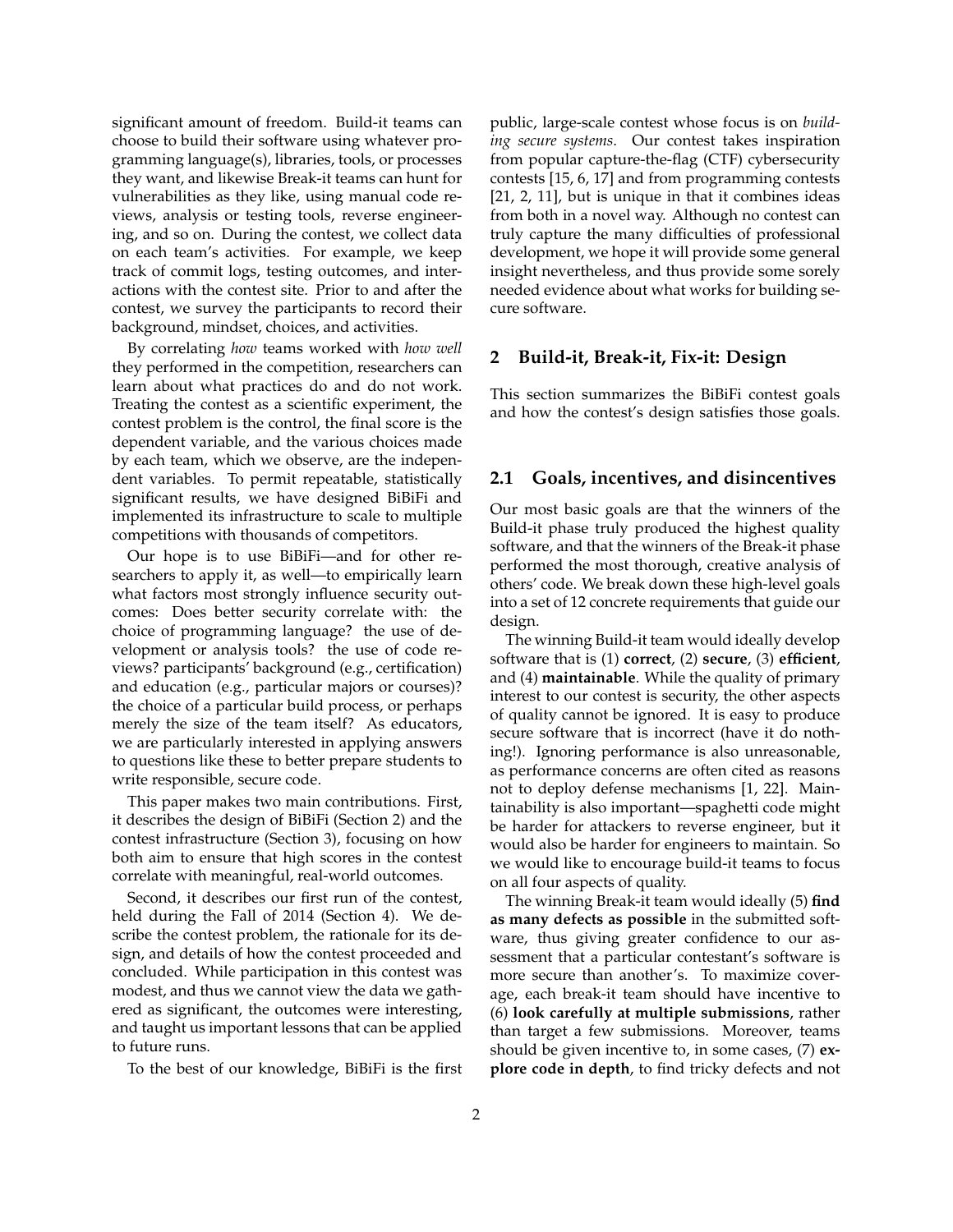just obvious ones. We would like break-it teams to (8) **produce useful bug reports** that can be understood and acted on to produce a fix. Finally, we would like to (9) **discourage superficially different bug reports** that use different inputs to identify the same underlying flaw.

We also have several general goals. First, we want to (10) scale up the contest as much as possible, allowing for up to several hundred participating teams. The more teams we have, the greater our impact from both a teaching and research point of view: on the teaching side, more students experience the desired learning outcomes, and on the research side, we have a greater corpus of data to draw on. To support scalability, the contest design should (10a) **encourage greater participation**, and (10b) **minimize the amount of manual judgment** required to assess the results. The latter is important for reducing staffing needs and also helps make the outcomes more understandable. We also wish to (11) **discourage collusion** where it might provide an unfair advantage. As a final goal, we want (12) the data that we gather from running the contest—the activity logs and submissions produced by the participants, as well their metadata to be useful in assessing the reasons for a team's success or failure.

#### **2.2 Contest structure**

BiBiFi begins with the **build-it phase**. Registered contestants aim to implement the target software system according to a published specification. A suitable target is one that can be completed by good programmers in a short time (from a weekend up to a couple of weeks, depending on phase length), has an interesting attack surface, and is easily benchmarked for performance; we discuss these points in greater depth in Section 2.4. The implementation must build and run on a standard Linux VM made available prior to the start of the contest. Teams may be geographically distributed—the competition is not hosted on-site—and develop using Git [8]; with each push, the contest infrastructure downloads the submission, builds it, and tests it (for correctness and performance), updating the scoreboard.

The next phase is the **break-it phase**. Break-it teams can download, build, and inspect all buildit submissions, including source  $code<sup>1</sup>$  We ran-

 $1$ We check that submissions contain source code that builds

domize each break-it team's view of the build-it teams' submissions, but organize them by metadata like programming language. When they think they have found a defect, they submit a test case. BiBiFi's infrastructure accepts this as a defect if it passes our reference implementation but fails on the buggy implementation. Any failing test is potentially worth points; we take the view that a correctness bug is potentially a security bug waiting to be exploited. That said, additional points are granted to an actual exploit or to demonstrated violations of security goals; for the latter we require special test case formats (see Section 4). To encourage coverage, a break-it team may submit up to ten passing test cases per build-it submission.

The final phase is the **fix-it phase**. Build-it teams are provided with the bug reports and test cases implicating their submission. They may fix flaws these test cases identify; if a single fix corrects more than one failing test case, the test cases are "morally the same," and points are only deducted for one of them. The organizers determine, based on information provided by the build-it teams and other assessment, whether a submitted fix is "atomic" in the sense that it corrects only one conceptual flaw.

Inspired by the ICFP programming contest [11], we had originally set the contest to run on three consecutive (3-day) weekends, but found that this was too aggressive (too few teams qualified). We plan to set them to 1–2 weeks each, in our next run.

Scoring in BiBiFi works as follows. As the contest unfolds we post each team's build-it and breakit scores. Each build-it team receives a fixed point total for passing a core suite of correctness tests, relative to the number of qualifying submissions *M*; e.g., 5*M* points. Teams get a linearly scaled bonus according to their rank-ordering, per performance test; i.e., the best performing submission for a given test earns *M* points, while the worst earns 0. Teams receive extra points for successfully implementing optional features from the problem specification; each optional test is worth *M*/2 points. After the break-it and fix-it phases, we will know the set of unique defects against a submission, and which teams reported those defects. A unique defect deducts a fixed point value *P* from a build-it team's initial score, and each of the *N* break-it teams that identified the defect will gain *P*/*N* points to their break-it score. For correctness bugs, we set *P*

properly and has not been mechanically obfuscated [4].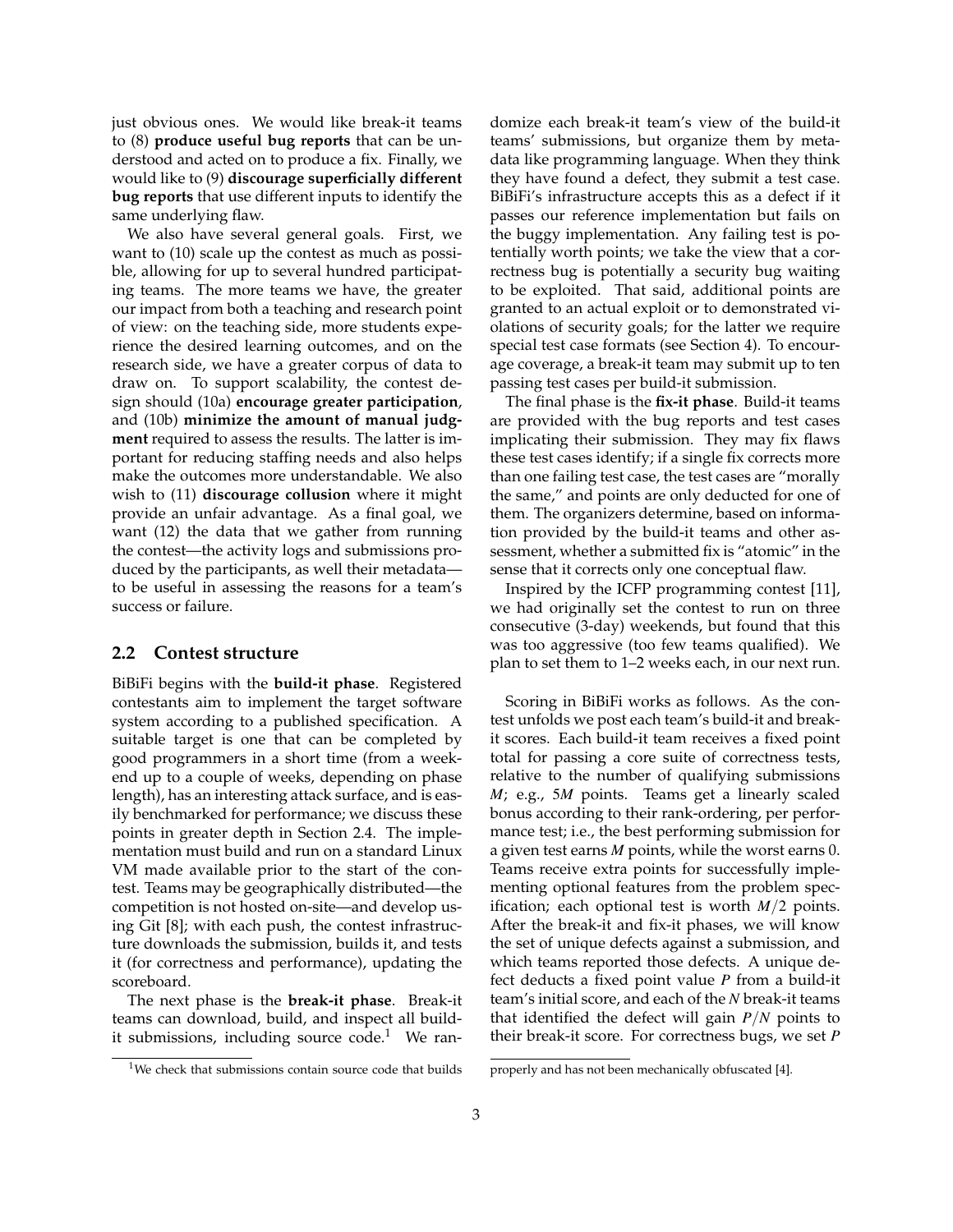to *M*/2; for crashes that violate memory safety we set *P* to *M*, and for exploits and other security property failures we set *P* to 2*M*. After the fix-it phase, and all scores are final, the top scorers for both the build-it and break-it categories are awarded prizes.

#### **2.3 Assessment**

Consider this design with respect to the goals outlined in Section 2.1, starting with the build-it teams. Because they will lose points for each discovered defect, they have incentive to write correct code (1)(2). Moreover, granting more points to the fastest implementations provides incentive to write efficient implementations (3). Finally, it is in the participants' best interests to write maintainable (i.e., understandable) code because they can gain points back by fixing flaws provided in the final phase (4). It is important for the build-it phase to not be too long, thus forcing teams to carefully weigh their options—to maximize points they need to pick a method that will allow them to build the system quickly, correctly, and securely.

The break-it teams are also encouraged to follow the spirit of the competition. First, by requiring them to provide test cases as evidence of a defect or vulnerability, we ensure they are providing useful bug reports (8). Because they are limited to a fixed number of test cases per submission, they have incentive to examine as many submissions as possible, to gain more points (6). Moreover, they are incentivized to ensure that test cases for any given submission are not morally the same, or else they will not gain as many points (9). Finally, by providing fewer points for defects also found by other teams, break-it teams are encouraged to look deeper for hard-to-find bugs, rather than just lowhanging fruit (7). Together, these incentives encourage both broad and deep exploration to find many unique bugs (5).

Now consider the final set of goals. To encourage participation (10a), contestants may participate remotely, commit only a short amount of time, receive online accreditation, and win cash prizes (and notoriety). To reduce the amount of work for the organizers (10b), we employ best-effort automation and incentivize teams to make the organizers' jobs easy. In particular, rather than ask organizers (or automation) to perfectly disambiguate similar defects, build-it teams will do it (and break-it teams will avoid testing their ability to do it) because it is in their interests. The organizers simply confirm that the teams are not fixing multiple bugs at once, which teams are motivated to make clear so their fixes are approved.

Discouraging collusion (11) is crucial to ensuring fair outcomes. There are three broad possibilities for collusion, each of which we discourage with how we score and administer the competition.

First, two break-it teams could consider sharing bugs they find with one another. By scaling the points each finder of a particular bug obtains, we remove incentive for them to both submit the same bugs, as they would risk diluting how many points they both obtain.

The second class of collusion is between a buildit team and a break-it team, but neither have incentive to assist one another. The zero-sum nature of the scoring between breakers and builders places them at odds with one another; revealing a bug to a break-it team hurts the builder, and not reporting a bug hurts the breaker.

Finally, two build-it teams could collude, for instance by sharing code with one another. It might be in their interests to do this in the event that the competition offers prizes to two or more buildit teams, since collusion could obtain more than one prize-position. We use judging and automated tools (and feedback from break-it teams) to detect if two teams share the same code (and disqualify them), but it is not clear how to detect whether two teams provided out-of-band feedback to one another prior to submitting code (e.g., by holding their own informal "break-it" and "fix-it" stages). We view this as a minor threat to validity; at the surface, such assistance appears unfair, but it is not clear that it is contrary to the goals of the contest, that is, to developing secure code.

## **2.4 Discussion: Task Selection**

For each offering of the contest, we must design a suitable programming task, implement a reference solution, and write basic performance and correctness tests. To ensure that the contest outcomes are meaningful, we believe the task must exhibit the following five qualities:

First, it must be *appropriately sized.* The software system must be constructible within a short time window by a small, motivated team. Second, the implemented software must have *measurable per-*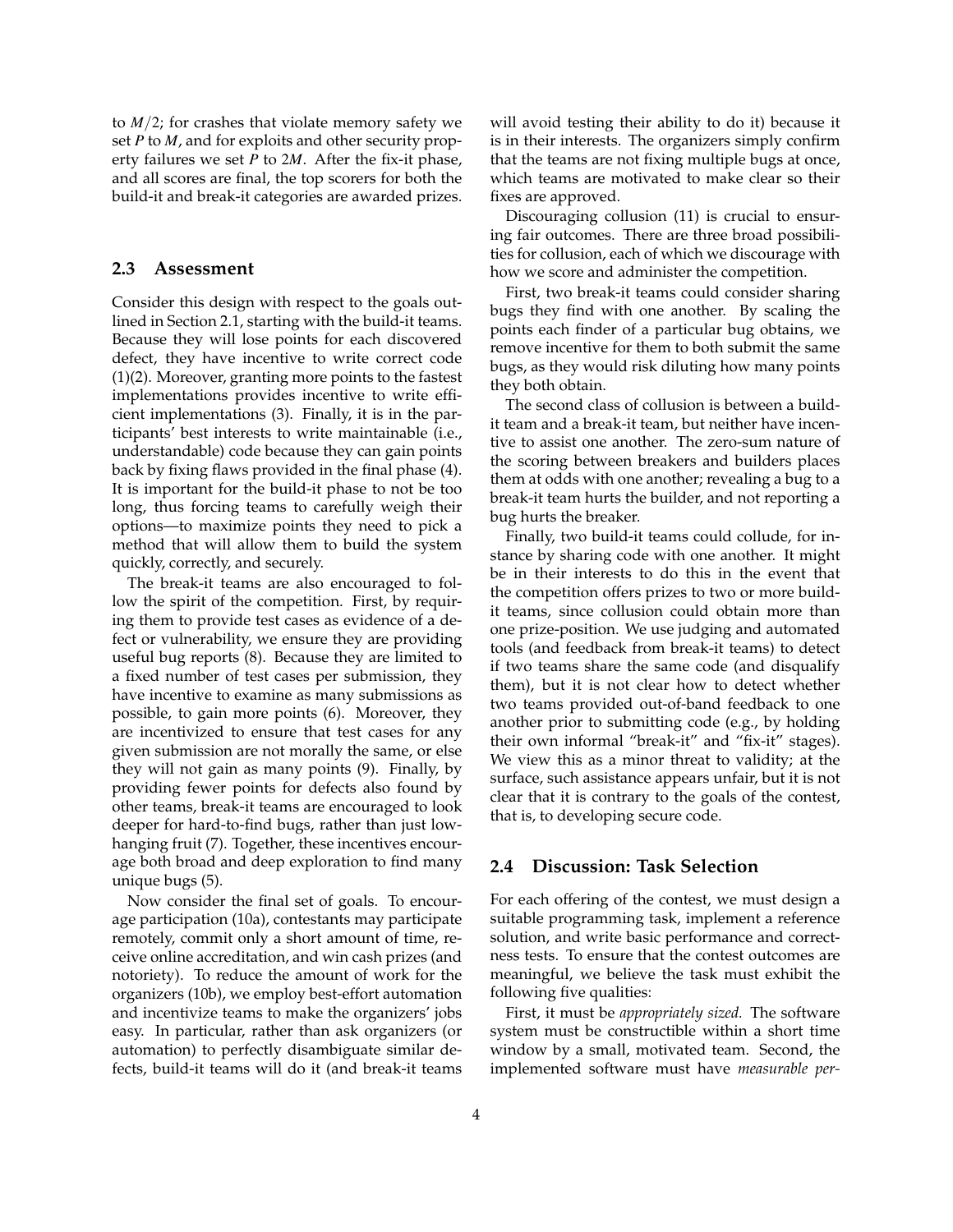*formance* to motivate programmers to take risks in their design to make it efficient. Third, the task should require *independent development.* The task should not be too similar to an existing software to ensure that contestants do the coding themselves. (Of course, we expect contestants to use libraries and frameworks.)

These three qualities are typical for many coding competitions (and class projects). What distinguishes BiBiFi tasks are their security-related goals:

Our fourth goal is that a task should have a *large attack surface*, meaning that there is a sufficiently rich set of security-relevant interactions to potentially exploit. Finally, the task's functionality should be *relevant:* it must represent, in terms of application area and underlying code structure, a class of systems that are security-critical, so that the outcomes are meaningful to the question of building real-world secure systems.

We describe in Section 4.1 the task we used in our first BiBiFi run (a secure, append-only log).

## **3 Contest implementation**

Figure 1 illustrates components of the contest implementation (along the left), and the interactions between participants and outside elements (on the right). This section describes key implementation details that aim to ensure security and scalability.

#### **3.1 BIBIFI web application**

The locus of the BIBIFI contest is the web application running at https://builditbreakit.org. Contestants sign up for the contest using this application, filling out a survey when doing so, to gather demographic data and other data potentially relevant to the contest outcome (e.g., programming experience and security training). During the contest, the web app orchestrates the key functions: It tests build-it submissions and break-it bug reports; it keeps the current scores updated; and it provides a workbench for the judges for considering whether or not a submitted fix covers one bug or not.

It is important that the web application be secure; otherwise, contest outcomes could be thwarted by unscrupulous participants. To support this end, we implemented the web application in about 9000 lines of Haskell using the Yesod [25] web framework backed by a PostgreSQL [18]



Figure 1: Implementation overview.

database. Haskell's strong type system defends against use-after-free, buffer overrun, and other memory safety-based attacks. The use of Yesod adds further automatic protection against various attacks like CSRF, XSS, and SQL injection. As one further layer of defense, the web application incorporates the information flow control framework LMonad [16], which is derived from LIO [20], in order to protect against inadvertent information leaks and privilege escalations. LMonad dynamically guarantees that users can only access their own information.

#### **3.2 Testing submissions**

Our implementation includes backend infrastructure for testing, both during the build-it round for correctness and performance, and during the breakit round to assess potential vulnerabilities. The backend consists of approximately 4400 lines of Haskell code (and a little Python).

To implement testing we require contestants to specify a URL to a Git [8] repository hosted on either Github or Bitbucket, and shared with a desig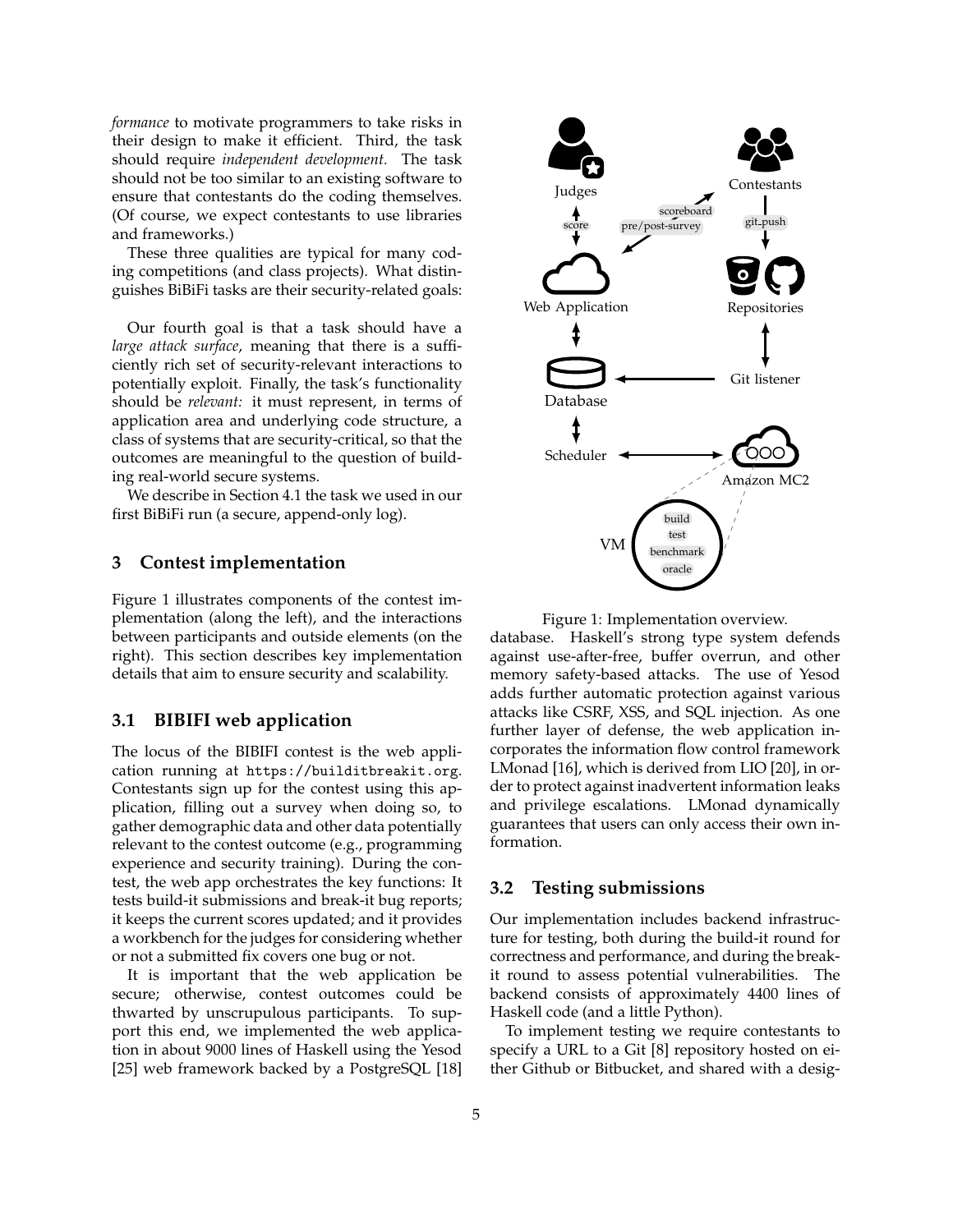nated bibifi username, read-only. The backend "listens" to each contestant repository for pushes. Each time this happens, the backend downloads and archives each commit. Testing is then handled by a scheduler that spins up an Amazon EC2 virtual machine which builds and tests each submission. We require that teams' code builds and runs, without any network access, in an Ubuntu Linux VM that we share in advance. Teams can request that we install additional packages not present on the VM. The use of VMs supports both scalability (Amazon EC2 instances are dynamically provisioned) and security (using fresh VM instances prevents a team from affecting the results of future tests, or of tests on other teams' submissions).

All qualifying build-it submissions may be downloaded by break-it teams at the start of the break-it phase. The web application randomizes the order the submissions are presented to each break-it team to encourage broad coverage. As break-it teams identify bugs, they prepare a (JSONbased) file specifying the buggy submission along with a sequence of commands with expected outputs that demonstrate the bug. Break-it teams commit this file (to their Git repository) and then push. The backend uses the file to set up a test of the implicated submission to see if it indeed is a bug. How it does this depends on the specification and the kind of bug.

# **4 Experience**

We have run BiBiFi twice: once as a pilot open only to contestants at our institution(s), in early 2014, and later for all US college students, in Fall 2014. Participant data was anonymized and stored in a manner approved by the UMD IRB. Participants consented to have data related to their activities collected, anonymized, stored, and analyzed. This section describes the Fall 2014 contest, some of the data we collected, and some lessons learned.

#### **4.1 Contest problem**

The programming problem for the contest was to implement a *secure log* for a hypothetical art gallery alarm system. This log stores events generated by sensors when employees and visitors enter and exit gallery rooms. Two programs, logappend and logread, are used to access the log. The former adds new events to the log, while the latter reads

the log to query about certain events. An empty log is created by logappend with a given authentication token, and all subsequent calls to logappend and logread on the same log must use that token.

Build-it teams could design the log format and implement these two programs however they like while ensuring both log *privacy* and *integrity*: any attempt to learn something about the log's contents, or to change them, without the use of the logread and logappend and the proper token should be detected. Performance was measured in terms of time to perform a particular sequence of operations, and space consumed by the resulting log.

Break-it teams could demonstrate correctness bugs by showing that a program did not adhere to the specification. They could also demonstrate violations of confidentiality or integrity as follows. When providing submissions to the break-it teams, we also included a set of log files. In some cases we just provided the file, and in other cases we also provided a transcript of the logappend operations used to generate the file, but omitting the token used. A break-it team could submit a test case involving a transcript-less log that demonstrates knowledge of the file's contents, thus violating privacy. A team could also submit a test case involving the second kind of log, where using logread on a modified version of the log (also provided by the team) outputs a different answer than with the unmodified log (when using the correct token), thus violating integrity.

#### **4.2 Outcomes and Lessons**

A total of 90 teams registered for the contest. Of these, 28 teams (totaling 64 people) shared a Git repository with us and carried out some development. Of these, 11 qualified to be break-it round targets.<sup>2</sup>

Nine teams (25 people) competed in the break-it round. Of these, seven teams scored points by finding bugs in build-it submissions. We also had two professional teams (from Cyberpoint and AT&T) participate in the Break-it round. The bugs they found counted against the Build-it scores, but did not affect student Break-it teams' scores. In total, break-it teams found 178 unique bugs. The

<sup>&</sup>lt;sup>2</sup>A twelfth team (121) had a working submission until five minutes before the submission deadline, but then pushed a version that "added compression" that failed to pass the correctness tests.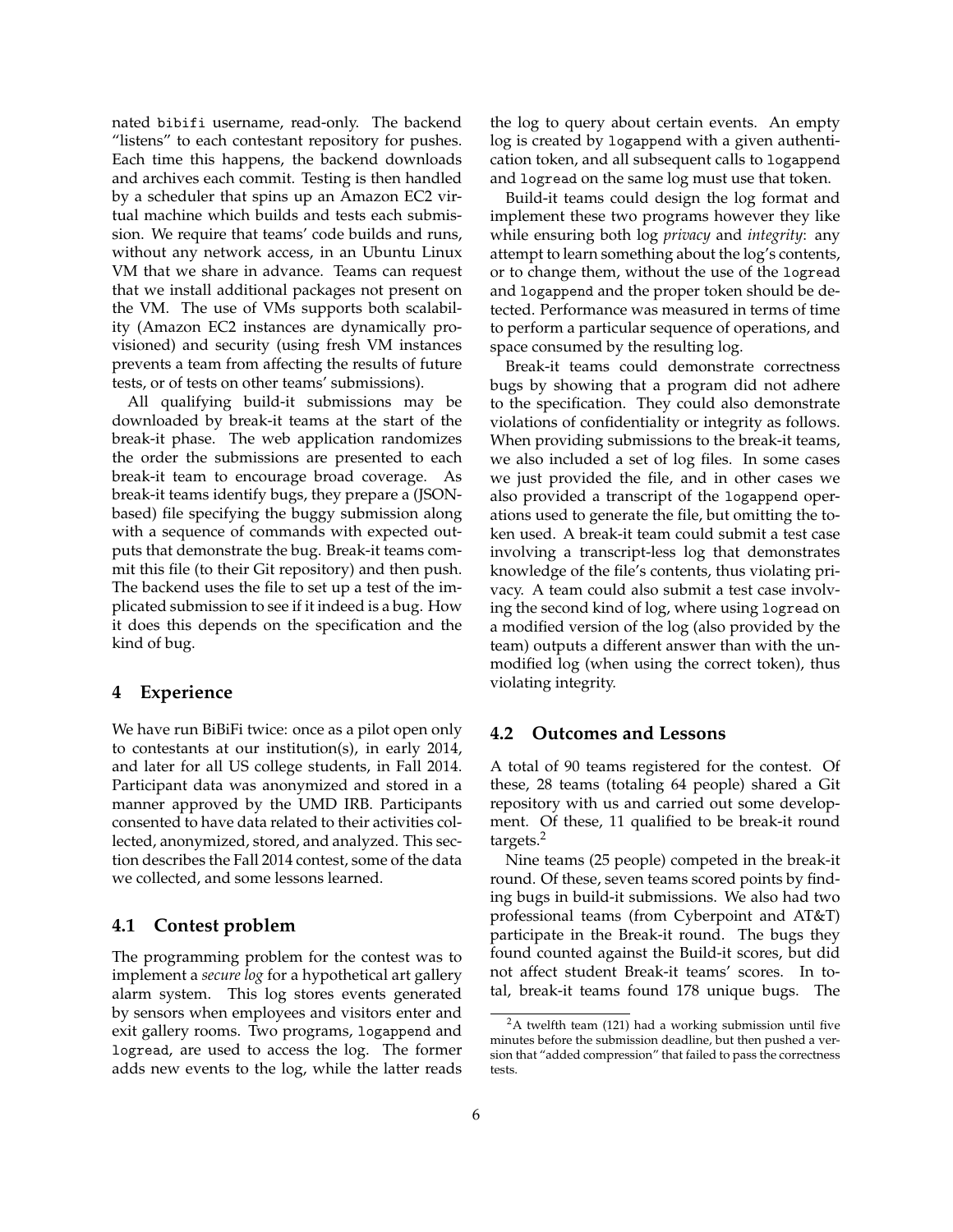

Figure 2: Fall 2014 contest data sample. A sample of three teams' development data (top left) includes the git commit history featuring code changes and merges (large shaded dots). The magnitude of the code changes is visualized both as code lines added and code lines deleted as a proportion of maximum lines The final qualifying submissions (middle left) are shown along with their language and size. The team composition (top right) derived from pre/post contest surveys includes 1) yes/no questions and 2) years of experience. Additionally the surveys provide statistics relating to the cohesion of the teams (middle right). This includes single answer questions which are visualized as the inverse of the set size of the team's answers (top 6 lines), and multiple answer questions which are visualized as the size of the intersection as a proportion of the union (bottom 2 lines).

winning student teams did better than both professional teams. In general, student teams largely employed testing and manual inspection to find bugs. The top break-it team was also the third-place build-it team, and reused its build-it test suite to find bugs in others' submissions. The second-place team and professional teams also used static analysis and fuzzing.

Three build-it teams earned points back during the fix-it round. Doing so dropped the total number of unique bugs from 200 to 178.

The bottom of Figure 2 shows the contest as it unfolded, plotting the score of each qualifying build-it teams across all three rounds (build-it, break-it, and fix-it). In terms of final scores, the top three buildit teams were teams 30 (1st), 28 (2nd), and 71 (3rd), while the top break-it teams were teams 71  $(1<sup>st</sup>)$ , 66  $(2<sup>nd</sup>)$ , and 114 (3<sup>rd</sup>). Other data we gathered during this contest run is visualized in the top half of the figure and described in the caption.

Lessons learned. The Fall 2014 results confirmed the importance of having a contest problem with specific security goals. Our pilot contest asked contestants to build a secure parser (for SDXF [24]); as parsers are often a target of exploits, we felt this topic was relevant. However, writing a secure parser requires no real ingenuity: write it in a typeor memory-safe language. This is what the builders did, leaving nothing on the table for break-it teams. Our Fall 2014 problem had specific privacy and integrity goals that we could directly test for, and for